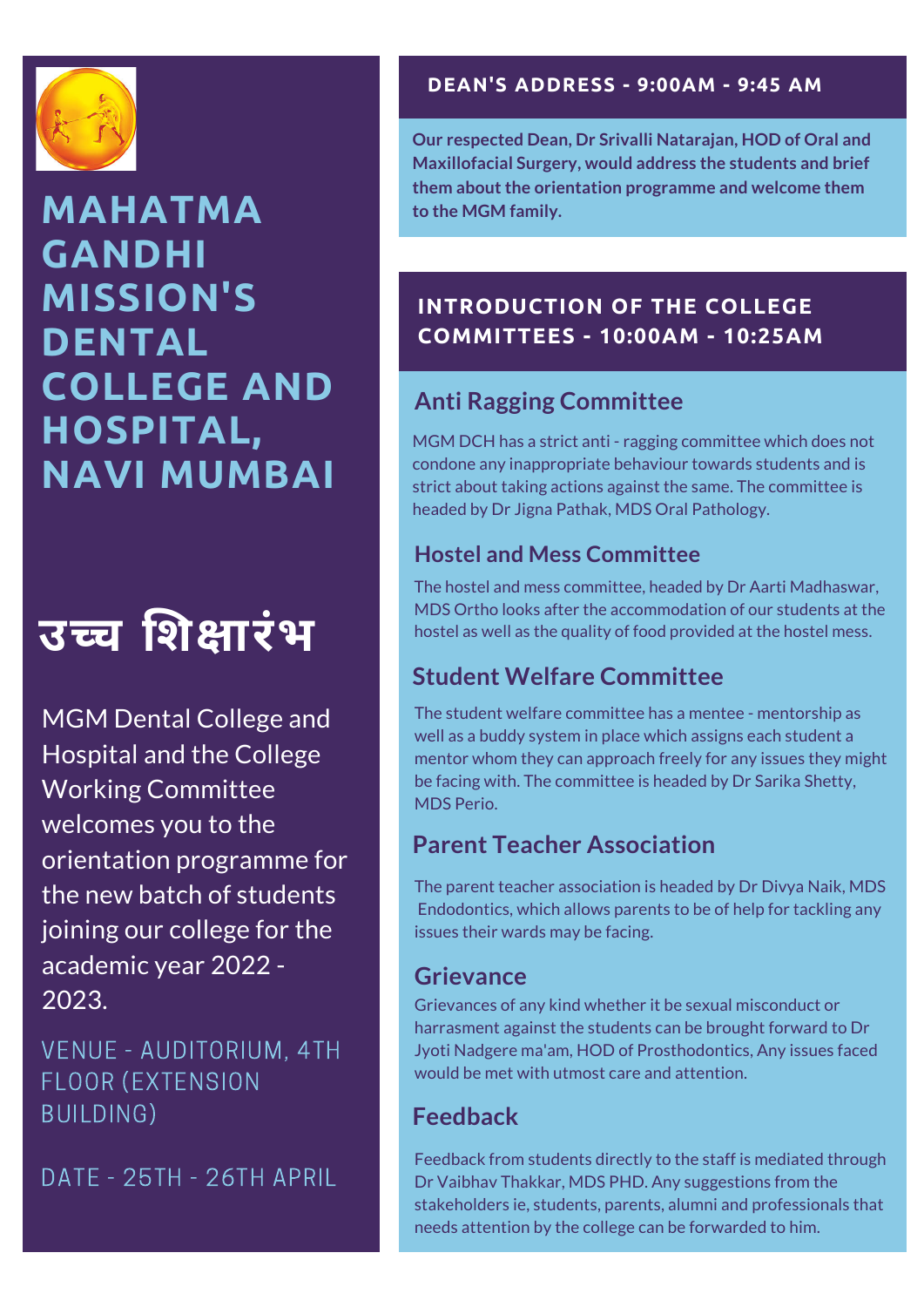# **Sports Club**

The sports club is responsible for the intra and intercollegiate sports activities which take place in the college and is headed by Dr Sujeet Khiste, MDS Periodontics.

# **Literary Club**

The literary club - Kalam, provides opportunities to students with a flair for writing and all things literary to showcase their talents. Kalam is headed by Dr Sarika Shetty, MDS Periodontics

# **Music Club**

The music club is headed by Dr Manisha Bhosale, and provides a platform for students who are musically inclined, to not steer away from their passion.

# **Art Club**

Art enthusiasts can find a haven at our art club - Artville, headed by Dr Ankita Deshmukh, MDS Periodontics, which conducts art competitions and provides a platform for students to showcase their art.

## **National Service Scheme**

The NSS unit of MGMDCH is headed by Dr Vaibhav Thakkar MDS PHD, and is aimed at providing healthcare to the people and enable students to understand the community that they work in and understand themselves in relation to the community.

#### **Pixel Club**

The students from our pixel committee, make sure that every event organized by the college is made a part of a visual record by means of photos. The comittee is headed by Dr Pankaj Londhe, MDS Periodontics.

#### **College Working Committee**

The College Working Committee is headed by Dr Bharat Gupta MDS Perio, which is responsible for making any co - curricular activities happen within the college. All the college clubs headed by interns are a part of the College Working Committee.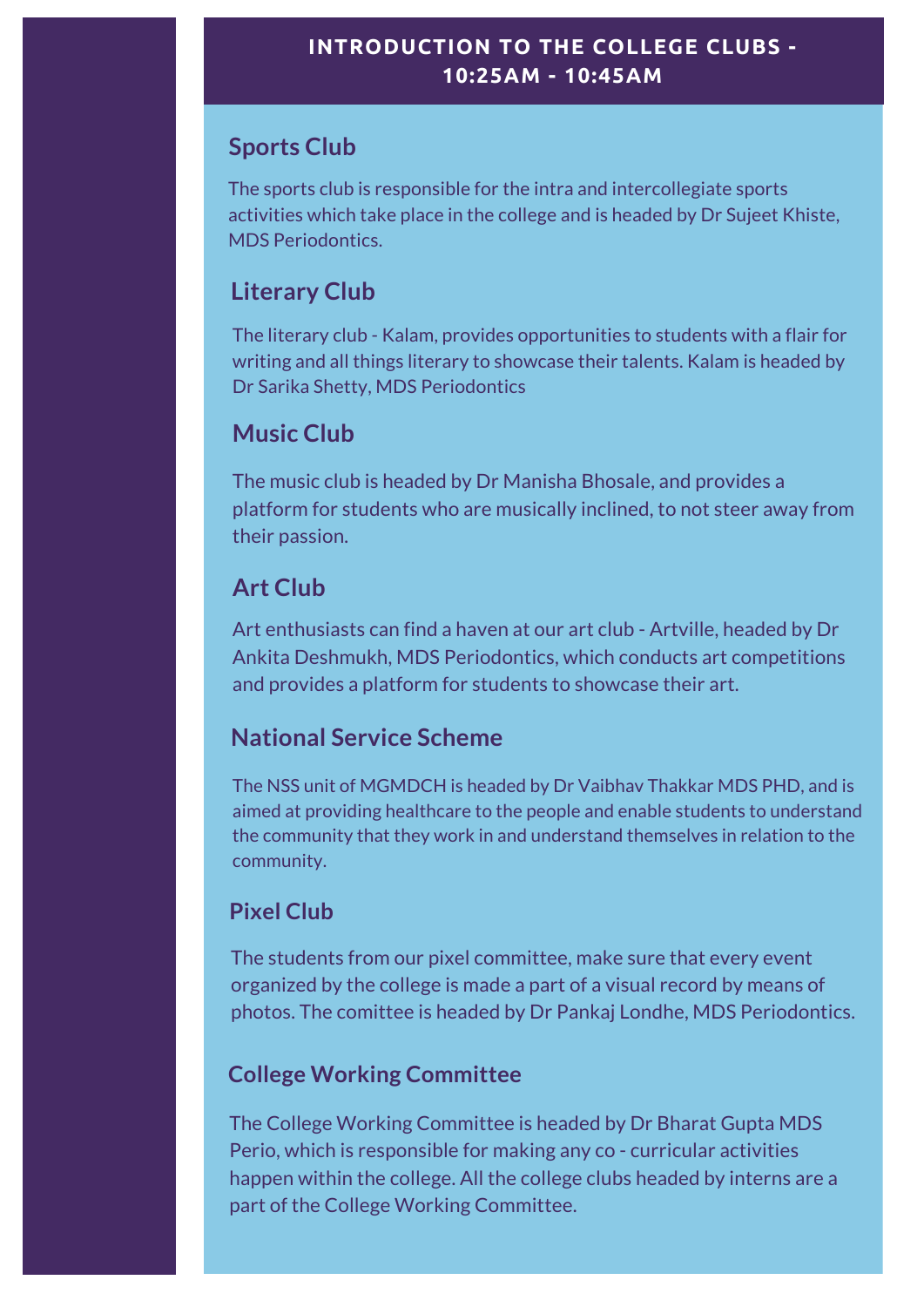#### **CULTURAL BREAK - 11:00 - 11:30AM**

**Students from the college would entertain the everyone with a small dance performance - " Our lives throughout the years! " to uplift the spirits of everyone present at the venue.**

# **LECTURE ON "SUCCESS MANTRA" - 11:30 - 12:30 PM**

**Dr Yuvraj Bhosale has been invited to the event to organise a lecture highlighting the ways to overcome the challenges faced by the students during their higher education.**

#### **RESEARCH FOR UNDERGRADUATE STUDENTS - 1:30PM - 2:00PM**

**A lecture has been organised by Dr Niharika Swain, MDS Oral Pathology, discussing research in the field of dentistry and the opportunities that undergraduate students can make use of within dentistry.**

#### **DIGITAL LITERACY - 2:00PM - 2:30PM**

**A lecture has been organised on the topic "Digital Literacy" by Dr Suraj Ahuja, MDS OMFS, highlighting the ways education has been reformed by the use of e - learning and the importance of digital literacy in recent times.**

#### **SCOPE OF DENTISTRY - 2:30PM - 3:00PM**

**A lecture has been organised by Dr Chinmay Rao, MDS OMFS, describing the different branches under dentistry and the further scope that this field has for people pursuing it as a career.**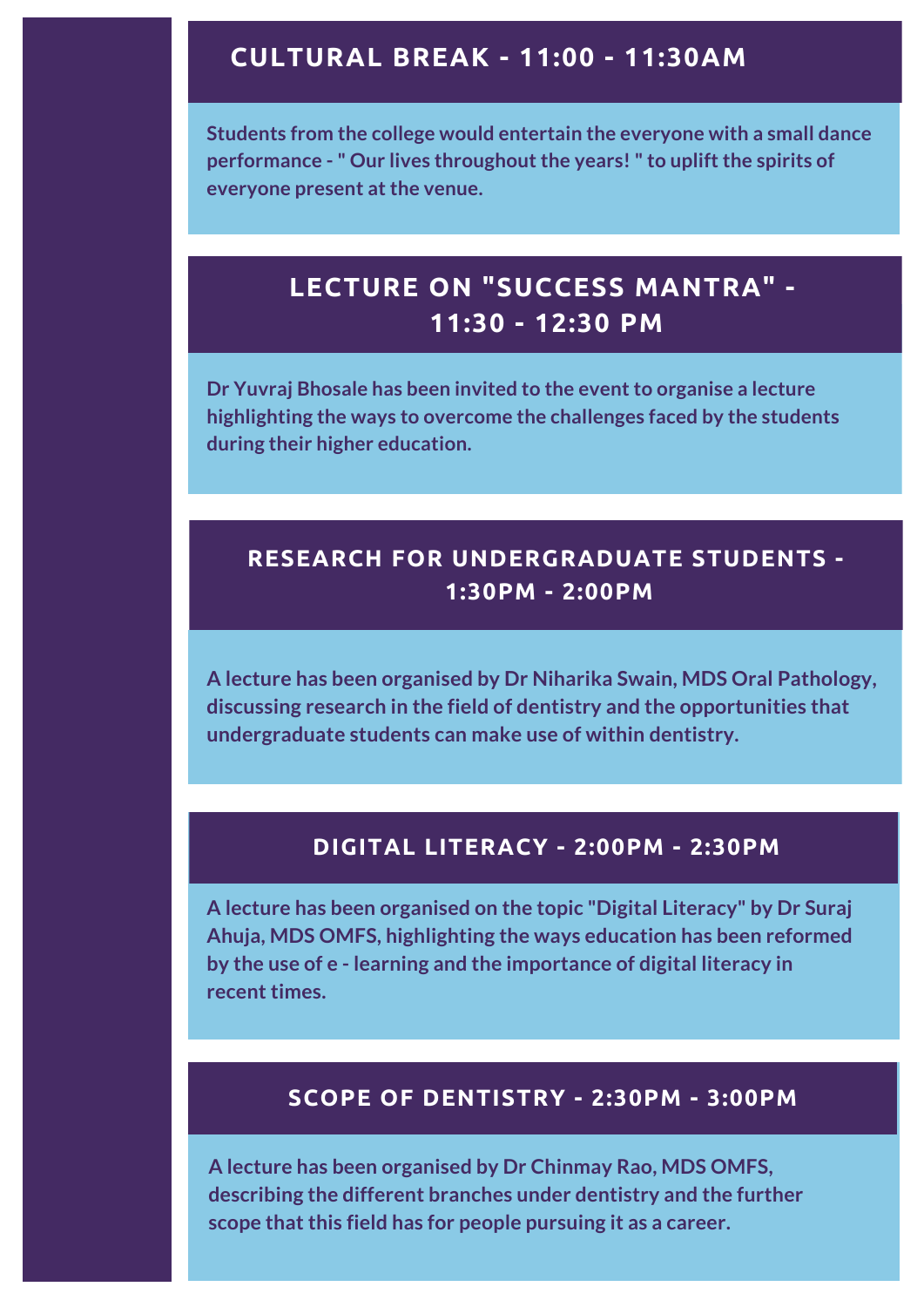#### **LECTURE BY COLLEGE ALUMNUS 3:00PM - 3:30 PM**

**Our college alumnus, Dr Keyur Pramanick has been invited to the event, to deliver a lecture on his journey throughout his years at MGMDCH and how it paved a path for his professional life.**

# Day - 2 26th April

#### **LECTURE ON TIME MANAGEMENT - 9:30AM - 10:30AM**

**Making the most effective use of time, can help us to work to the best of our ability and to highlight this, a lecture on Time Management has been organised by Shri Mukundmala Das for the students present at the venue.**

#### **LECTURE ON STRESS MANAGEMENT - 10:45AM - 12:15PM**

**Medical health professionals have to deal with stress more commonly that it was presumed to be and to guide students on how to manage stress in our professional as well as personal lives, a lecture on Stress Management has been organised by Shri Satya Gopinath Das for the young batch of students joining the college.**

#### **LECTURE ON INTERPERSONAL RELATIONS - 1:00 PM - 2:00PM**

**Dentistry is a people focused profession, in which good interpersonal relations with our patients as well as other professionals is important. Keeping this in mind Shri Pradyumna Mishra Das has been invited to deliver a lecture on Importance of Interpersonal Relations.**